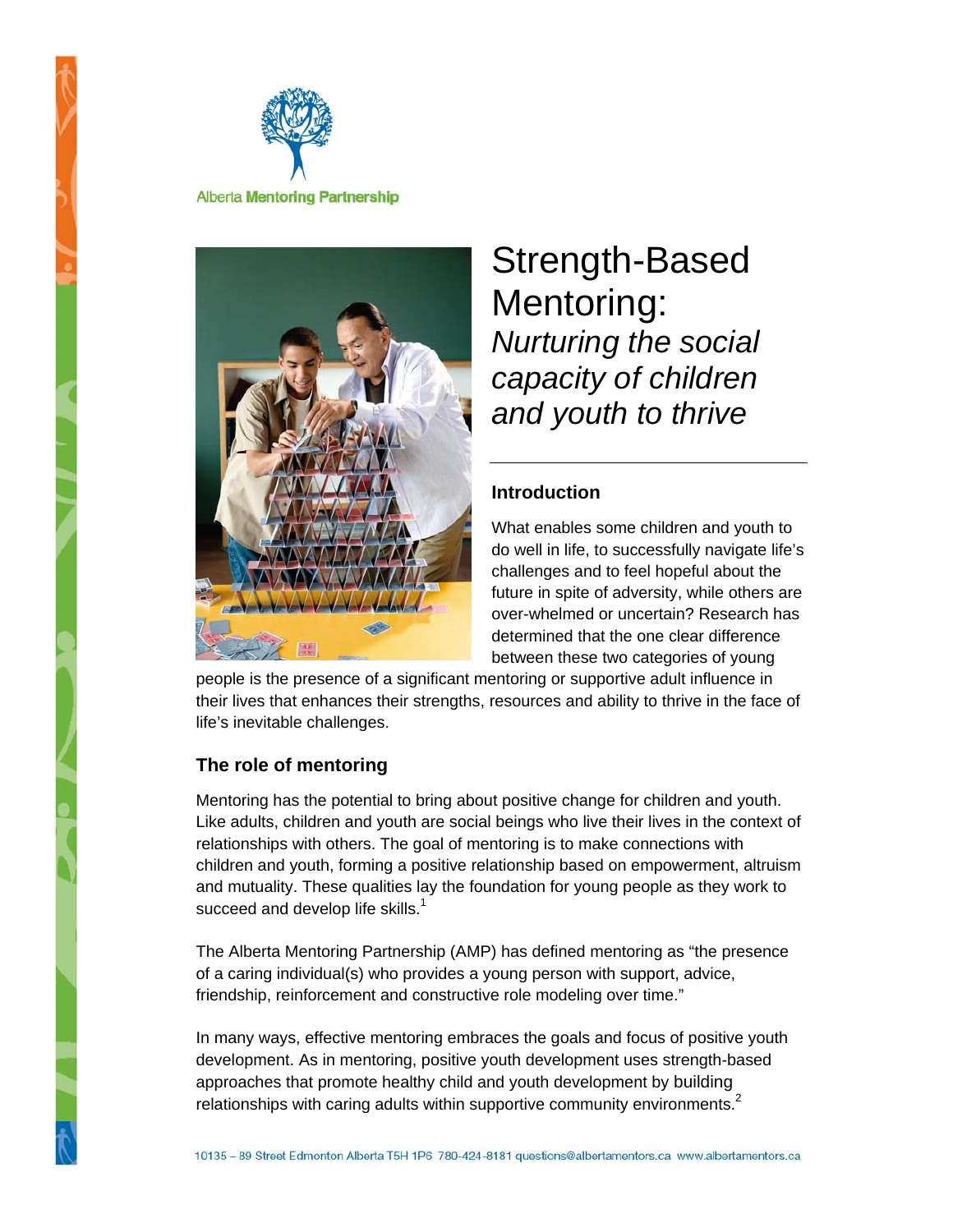

The goal of positive youth development is to nurture and enhance young people's ability to be resilient. A resilient person copes effectively with or adapts to stress and challenging life situations in ways that address the current situation and prepare them for managing future challenges successfully.

# **A resilient child or youth:**

- **Figure 1** feels appreciated and valued for their individual gifts and strengths;
- **has an understanding of how to set realistic expectations for themselves and** others;
- **PEDECISES** positive problem-solving skills;
- employs productive coping strategies when they encounter challenges or areas of vulnerability;
- seeks assistance from others when they need it;
- **EXPERIERCES** positive support and interactions from peers and adults.<sup>3</sup>

# **What is strength-based mentoring?**

A strength-based mentoring approach has as its focus the identification, exploration, and use of strengths in children and youth to foster positive mental health outcomes at school, at home and in the community. Those supporting a strength perspective view children and youth as having "self-righting potential." In other words, they can draw on their strengths to constructively navigate life challenges with resilience. Positive youth development is viewed, therefore, not as the absence of risk behaviour, but rather as the presence of positive attributes and relationships that support children and youth in reaching their full potential.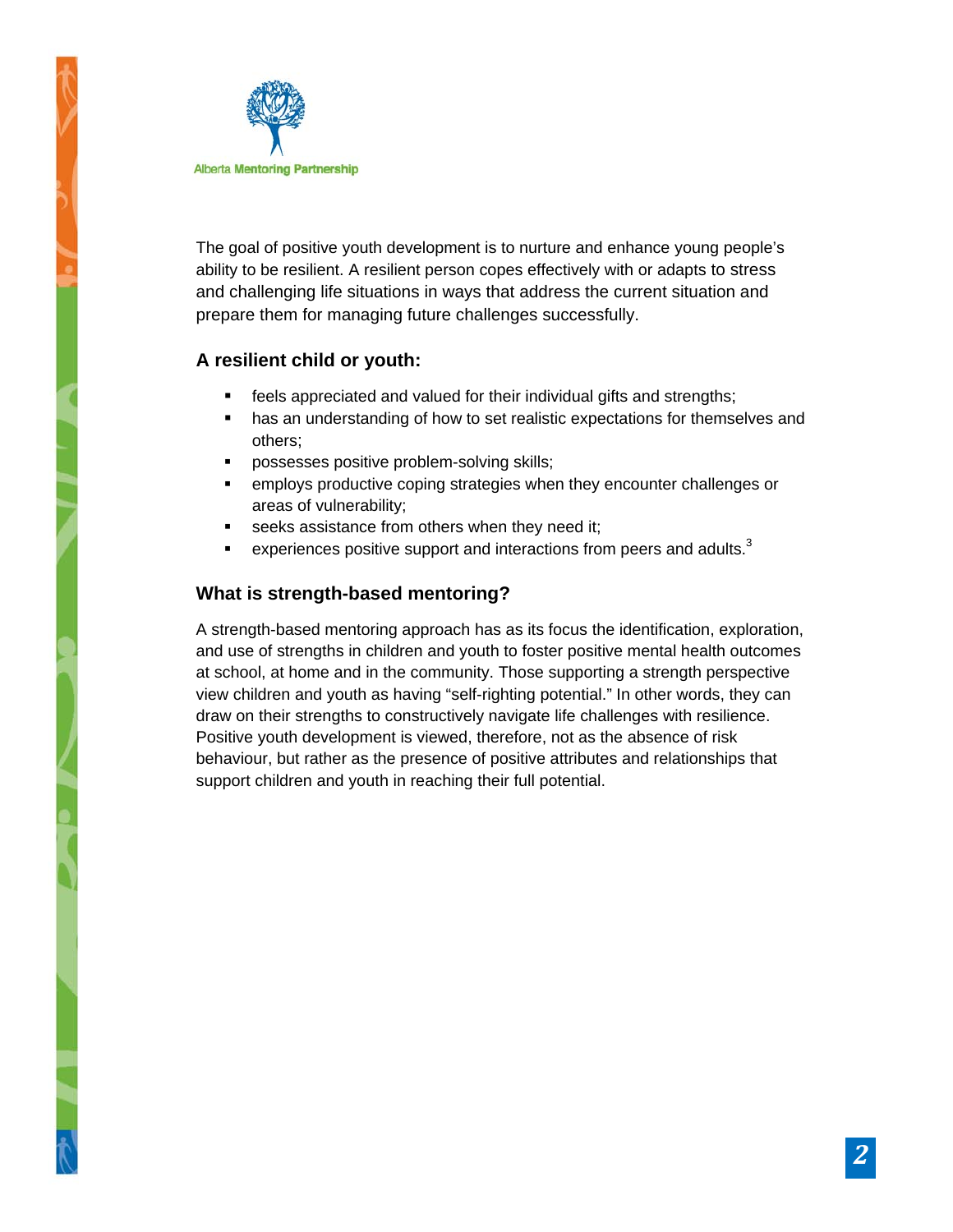

# **Principles of strength-based mentoring**

- 1. The focus of the mentoring process is on the mentee's strengths, interests, abilities and capabilities, not on their deficits, weaknesses or problems.
- 2. All mentees learn, grow and change through their strengths and capacities.
- 3. The mentor-mentee relationship becomes a primary and essential partnership.
- 4. The mentor is viewed as the facilitator and the mentee as the director in their own social capacity building story.
- 5. Continuity, trust, respect, compassion and acceptance are essential traits for promoting strength-based mentoring.
- 6. Involves a collaborative and participatory process that continually builds upon strengths with realistic expectations and clear boundaries.

#### **Strategies for strength-based mentoring**

- **Know your mentee:** Good mentors engage in ways that allow them to learn about their mentee from the inside out. They discern the mentee's distinct mix of strengths and limitations, listen to them and show interest in their dreams and aspirations.
- **Expect excellence:** Mentors should set high, but realistic expectations and communicate them clearly to their mentee. Mentors need to demonstrate confidence in the mentee's ability to meet age appropriate expectations and model the same excellence expected of the mentee.
- **Affirm, affirm and then affirm some more:** Mentees need to feel good about themselves, and affirmation is the key to their sense of well-being. Always and unconditionally affirm your mentee's uniqueness and great value. Be sure to gently shed light on unrealistic aspirations and find ways to affirm mentees even in the face of short-term challenges.
- **Be a teacher and a coach:** What you teach, mentees will learn. Effective mentors are dependable, provide knowledge, make recommendations, offer consultation, and stimulate motivation with encouragement.
- **Offer counsel in difficult times:** Although mentoring is not about being a professional counsellor, be open to discussing and exploring a mentee's concerns and difficulties. Actively listen, reflect feelings and clarify alternative options. Know and accept your limitations and refer mentees to an appropriate resource when serious mental health or safety issues emerge.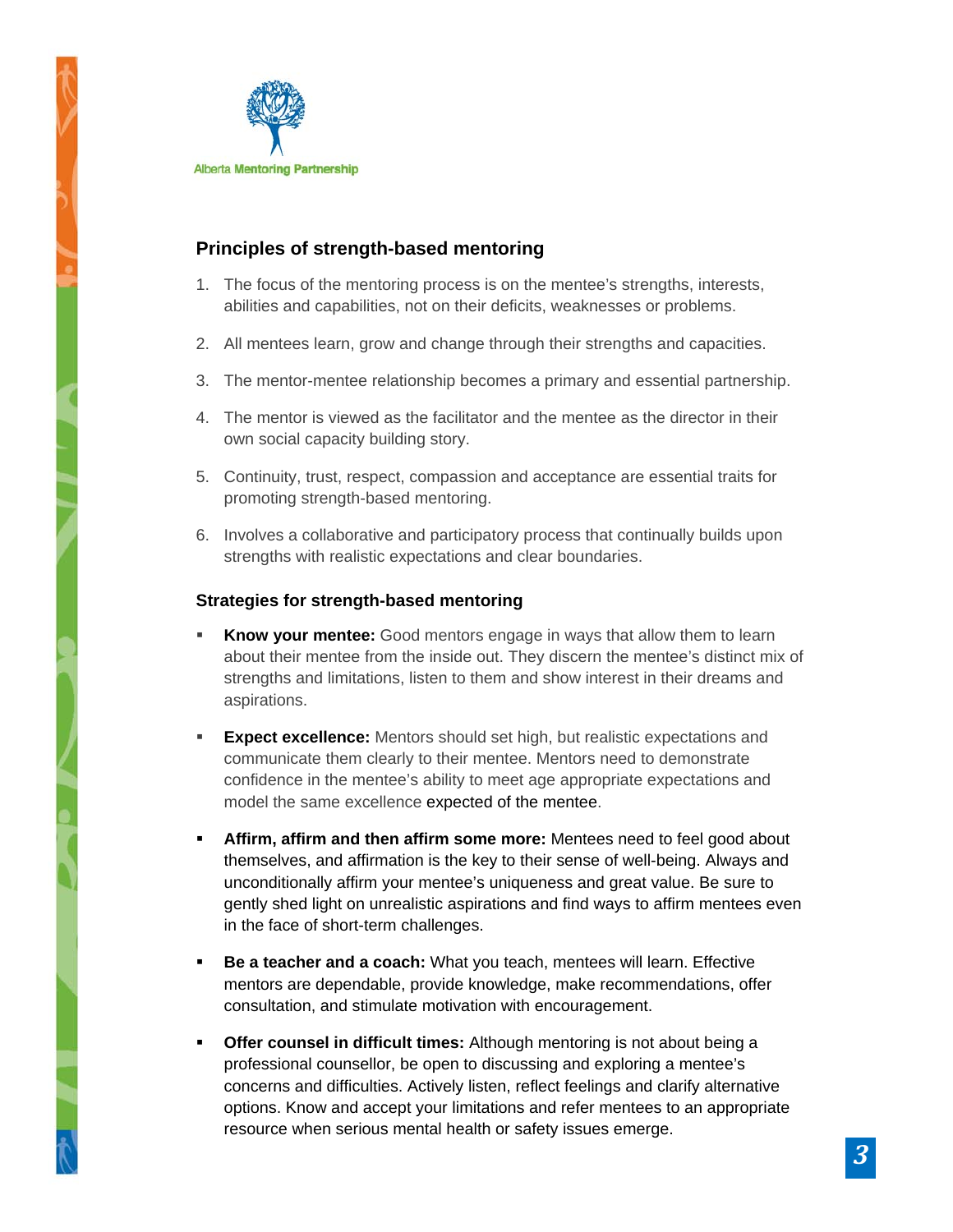

- **Protect when necessary:** Respond quickly and calmly to situations where the mentee may be unfairly treated or is at risk. Use protection wisely, as being overly protective reduces the opportunity for the mentees to learn the skills of successfully navigating those developmentally appropriate challenges in life.
- **Stimulate growth with challenges:** Purposely support mentees in exploring developmentally appropriate challenges tailored to their strengths and capabilities. Nurture their sense of confidence, optimism and self-efficacy through successive episodes of accomplishments - leading to greater successes.
- **Narrate growth and development:** Attend carefully to your mentee's small gains and important milestones. Reflect to the mentee their achievements and highlight their constructive steps towards their goals.
- **Nurture creativity:** Encourage innovative thought and creative problem-solving strategies. Create a safe place for learning from mistakes and model innovation as well as persistence.
- **Be an intentional model:** Invite the mentee into various aspects of your life where you want them to learn through direct observation. Model excellence and moral directedness. Once observed, require increasing participation in, and ownership of, their own process.

# **Traits of strength-based mentors 1, 4, 5**

- **Exude warmth:** Radiate warmth with an attitude of friendliness, approachability, and kindness. Consistently offer verbal and nonverbal expressions of sincere interest, acceptance and genuine positive regard.
- **Listen actively:** In reasonable ways, make yourself available when your mentee wants to talk. During those conversations, give them your undivided attention. Ensure your verbal and non-verbal messages are similar and you reflect (accurately paraphrase) your mentee's primary concerns.
- **Show unconditional regard:** Show that your mentee is a person of great value and potential by being consistent in your commitment of time, being dependable and by making an effort to genuinely understand.
- **Embrace humour:** Laugh at yourself often as a way of modelling humility and perspective. Use humour to engage and teach mentees how to balance life's stressful moments with laughter.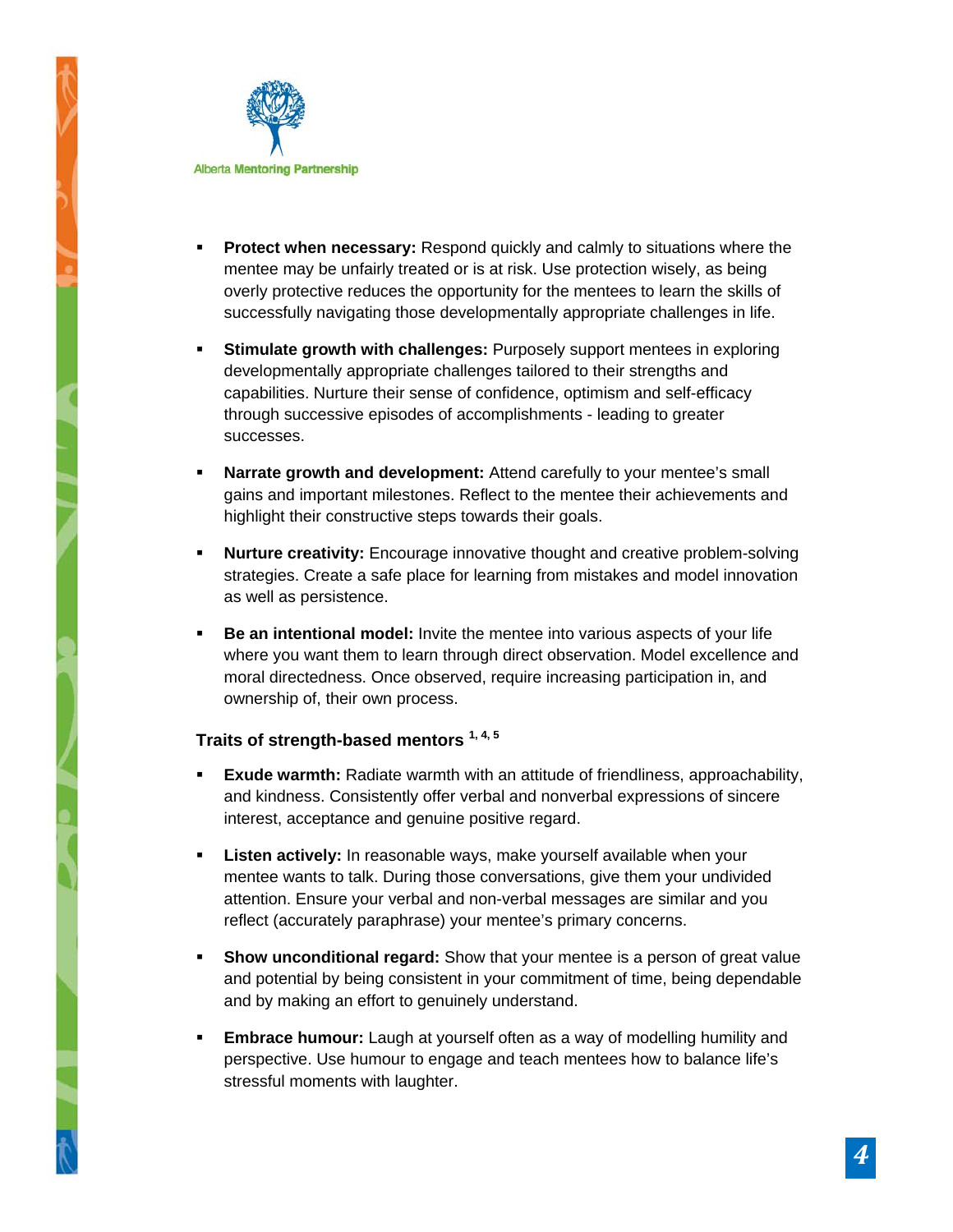

- **Do not expect perfection:** Expect excellence without perfection. Model how life's mistakes are opportunities for exploring other options and pathways to success. Serve as an intentional and transparent model of imperfect excellence.
- **Attend to interpersonal cues:** Pay attention to your own emotional life and demonstrate emotional self-awareness. Model a range of emotions in constructive ways and work at an accurate understanding of the emotional states of the mentee.
- **Be trustworthy and dependable:** Demonstrate trustworthiness as well as consistency, reliability, and integrity. Keep promises, maintain confidence and adhere to professional and organizational codes of behaviour.
- **Respect values:** Do not pretend to be "value neutral" acknowledge your core beliefs and values. Respect the mentee's values and provide a safe place to discuss value differences when appropriate.

#### **Matters of integrity and self-care for a mentor** <sup>6</sup>

- **Consider the implications of mentoring:** Mentoring is a responsibility not to be taken lightly. Although one may be motivated to influence the life of a child or youth in a positive way, engaging in a mentoring relationship is a purposeful journey that requires giving of oneself in many ways. One must recognize and accept the potential challenges of being a mentor and constantly assess one's motivations.
- **Practice self-care:** It is important to understand that caring for a mentee means caring for oneself by modeling a responsible balance across all areas of one's life, including mentoring life. Follow through with commitments to family, friends and mentees.
- **Make sure you are competent:** Work at developing your own resilience and relational mentoring skills. Evaluate your own experience, expertise and confidence before and during your time as a mentor.
- **Hold yourself accountable:** Ensure your mentoring activities are characterized by honesty, consistency and integrity. It is important to have a trusted friend or organization that provides a safe place to routinely confer about your mentoring and your relationship with your mentee.
- **Practice Humility:** Practice humility through non-defensiveness and transparency with respect to faults and weaknesses. Understand that by authentically being open about one's limitations, you give your mentee